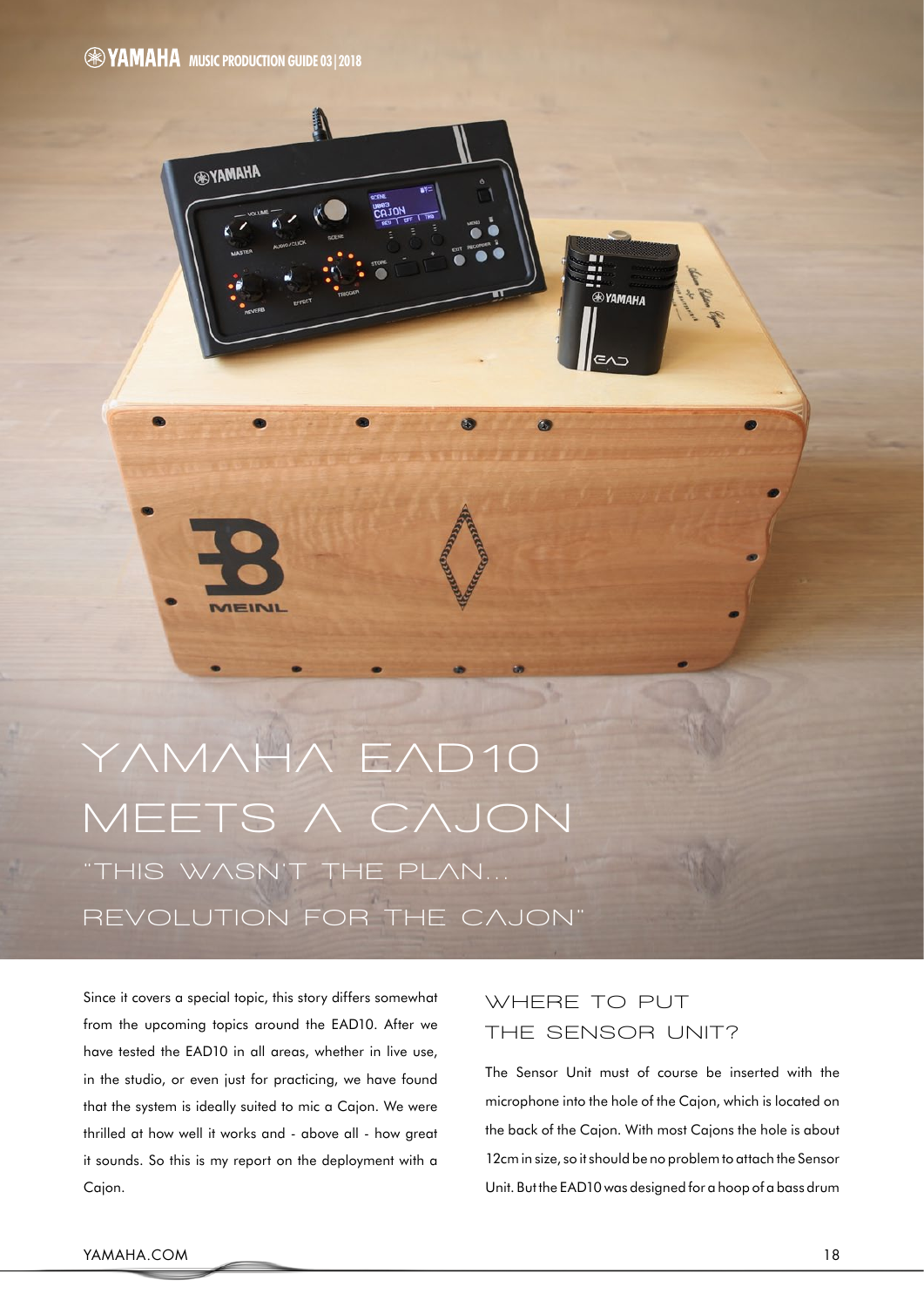

and many Cajons have a very thin back wall. So it is advisable to put something between the back and the Sensor Unit and fix it with double-sided adhesive tape if necessary. I even designed a special holder, I will write more about it later in the text.



## **SENSOR UNIT SETTINGS**

If the microphones of the Sensor Unit are in the Cajon, it is necessary to reduce the sensitivity of the microphones. Which is very simple: Press the Sensor button and adjust the Gain of the microphones until it sounds great on the headphones and no clipping or bass distortion can be heard. With Cajons that have much bass in the low end, it also makes sense for the live application to activate the low cut in the channel of the mixing console. This is usually a small button in the channel that reduces the volume of frequencies below 80 or 100 Hz.

#### **juST GeT STArTeD!**

Now you can use all possibilities of the EAD10 Module. The great effects, the recording functions, internally, on USB stick or directly into a DAW (Cubase, etc...). At my last workshop I played a ballad with a nice reverb. It gives you goose bumps. At first I couldn't believe how good it sounded!



### **TriGGer in The SENSOR UNIT**

This is another goodie in the application with a Cajon. Depending on the Trigger settings, you can also trigger e-drum sounds with the Cajon. With normal setting, the Cajon only needs to be struck a little harder and the currently selected e-drum sound is triggered. This is simply ingenious! No matter whether a fat bass drum or a percussion sound is to be integrated, with this system it is done quickly. Since the Module has a Sample Memory for 100 Samples, you can also include your own sounds.

#### **profeSSionAl MounTinG**

Since the EAD10 system wasn't actually developed for a Cajon, I thought about a professional mount. This bracket makes it easy to install the system. If you are interested